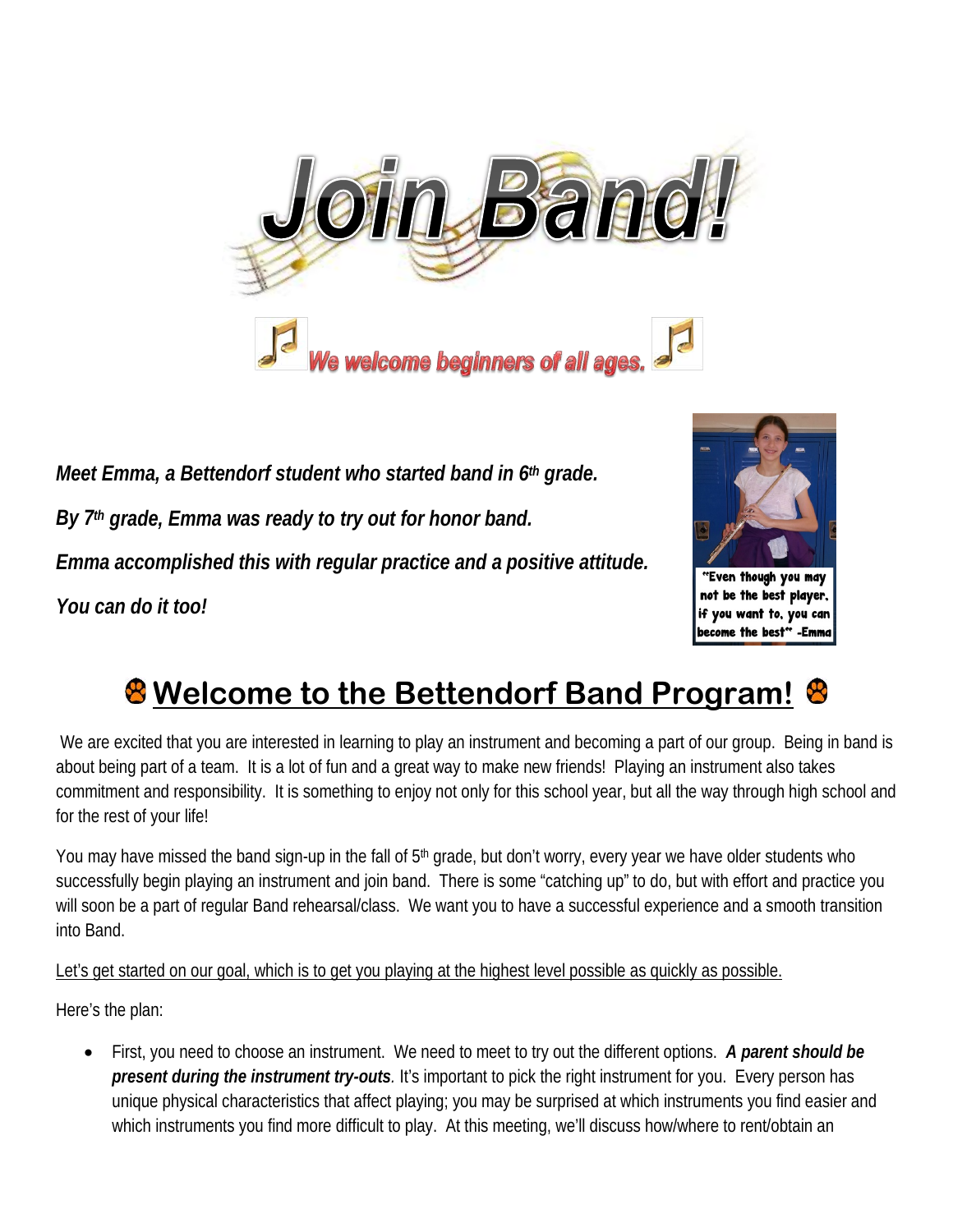instrument. Please email a band director to set up a day/time. It is important that we get started right away, please contact us soon.

- Depending on what grade you are in, there are set benchmarks you need to be able to demonstrate so that we know you are ready to join band. We'll help you set a goal date to complete these benchmarks. If you are not able to demonstrate these benchmarks, you won't be able to join band class until the following quarter. Instead, we will decide when / how to re-evaluate your situation.
- We **STRONGLY** recommend you seek out private lessons. You will be amazed what you will be able to accomplish with individualized instruction. Private lessons will help you reach your benchmarks faster. I have included a list of area teachers I know to be quality instructors.
- Regular practice (at least 15 minutes daily) outside the school day is an absolute necessity!
- Having you jump into the regular Band class right away would be like asking you to join an advanced math course without teaching you basic math first. It's important to get a solid foundation and build the necessary skills first.

We are looking forward to helping you begin your Band career! Please email us and let us know when you are available to try out instruments at school with us.

Sincerely,

5<sup>th</sup> Grade 6th & 7<sup>th</sup> Grades 7th & 8th Grades Ms. Jackson Mrs. Hinds Mrs. Mrs. Noungs<br>
ajackson@bettendorf.k12.ia.us shinds@bettendorf.k12.ia.us jyoungs@bettendorf.k12.ia.us [ajackson@bettendorf.k12.ia.us](mailto:ajackson@bettendorf.k12.ia.us) [shinds@bettendorf.k12.ia.us](mailto:shinds@bettendorf.k12.ia.us)

Name\_\_\_\_\_\_\_\_\_\_\_\_\_\_\_\_\_\_\_\_\_\_\_\_\_\_\_\_\_\_\_\_\_\_\_

## **PLAYING GOALS FOR BEGINNING BAND STUDENTS**

• You will begin regular Band class when you and your band teacher are satisfied that you have met the goals.

\_\_\_Quality TONE (sound)

\_correct posture

\_\_\_playing position (holds instrument correctly)

Student consistently demonstrates: Student Assignment & Teacher Comments: